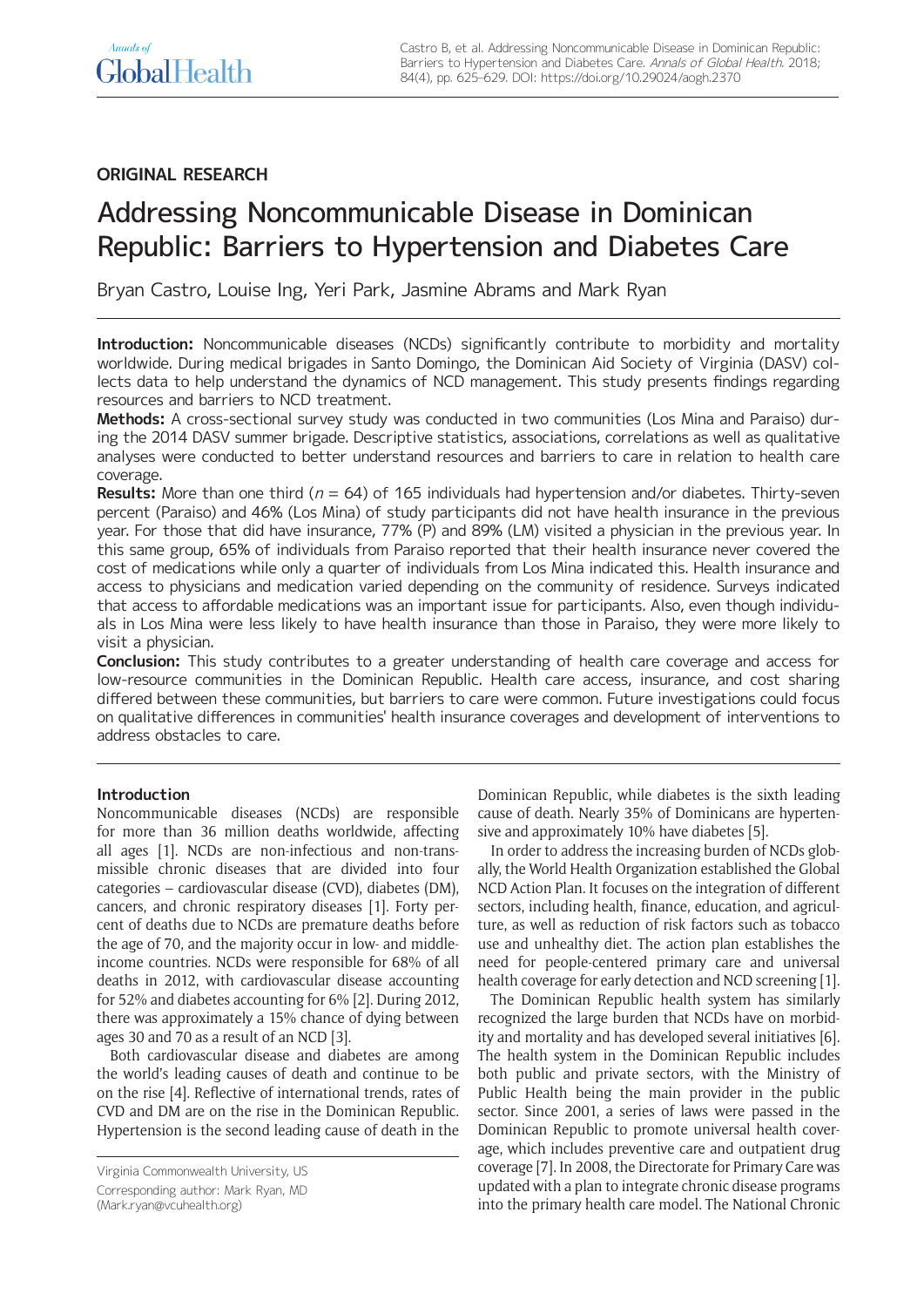Theoretically, such programs would enable patients to have access to a consistent physician who could help with the management of NCDs, and provide the opportunity for routine care and surveillance, lowering the chance of patients being lost to follow up. Unfortunately, due to lack of human and financial resources, this health care model has yet to be reviewed and fully implemented. Despite these efforts, inconsistencies in health care coverage remain. Globally, lack of access to health insurance is associated with worse health outcomes [8, 9]. The purpose of the current study was to assess two communities' experiences in accessing care for NCDs and what barriers might exist to such care.

# **Current Study**

The Dominican Aid Society of Virginia (DASV) has conducted medical brigades in greater Santo Domingo locations since 2006 (initially yearly, then twice yearly starting 2009) with the help of professional and student volunteers with backgrounds in medicine, pharmacy, nursing, and public health. Currently, the cumulative three weeks per year in-country are spent providing antiparasitic treatment for all patients, vitamins for children and pregnant women, and medical treatment for infections, cardiovascular and other chronic diseases, and, to a lesser extent, musculoskeletal symptoms. Currently, DASV operates clinics at two different sites in greater Santo Domingo. The first clinic site is set up in a school that serves residents of Los Altos del Paraíso and Esfuerzo del Paraíso of Santo Domingo Norte. The second clinic site operates in Fundación Sol Naciente, a non-profit community clinic in Los Mina, an urban section of Santo Domingo Este.

In recent years, concerns about access to and sustainability of medical services and medications, especially for individuals with chronic conditions, have prompted investigative efforts from the DASV. As indicated by Global NCD Action Plan, knowledge about community members and perceptions of chronic health conditions can assist in facilitating the development of culturally tailored initiatives to address such health issues. The growing awareness of the importance of NCDs in global health and the clinical

experiences of the DASV providers led to a research project in the summer of 2013.

A qualitative study consisting of structured interviews with all known patients with hypertension and diabetes (*n* = 20) was conducted in Esfuerzo del Paraiso to elucidate knowledge and beliefs regarding the two diseases, including barriers and resources for controlling these chronic diseases within the community. Individuals highlighted the need for improved access to healthcare and medications, with a special focus on issues of finances and transportation/location of resources (Jasmine Abrams, Bryan Castro, Sushmita Gordhandas, Anna Grzegorczyk, and Mark Ryan, manuscript submitted). The current study is a follow up to the previously described work. In the current study, a larger population was surveyed about recurring themes identified in the qualitative study surrounding resources and barriers to care in relation to their health care coverage. An understanding of context and generalized community beliefs may help determine implications for future clinical care for residents of Santo Domingo and elsewhere in the Dominican Republic. These issues may also be more broadly applicable to other nations.

#### **Methods**

This research study was approved by the VCU IRB under protocol HM20002559. Based on the results from the previously mentioned qualitative study, a questionnaire (**Table 1**) was developed to explore the access of these communities to medical care and medications. After administering only four surveys, question 3 was found to contain two separate characteristics (i.e., frequency of health insurance coverage for physician visits versus frequency of health insurance coverage for medications) and henceforth two distinct responses were collected.

A cross-sectional design was utilized. The surveys were administered at both Paraiso and Los Mina during the summer brigade of 2014. Systematic sampling was used to identify every fifth patient leaving the clinic as a potential participant in the study. If the identified patient was under the age of 18, an accompanying adult was asked to participate instead. All participants gave verbal informed consent before participation. Individuals were offered the survey to complete or were offered assistance to complete the survey, but not one individual opted for the former. Survey questions were asked in Spanish, and the surveys

**Table 1:** Survery Questions Assessing Access to Medical Care and Medications.

- 1. In the last 12 months, have you been diagnosed with hypertension, diabetes, neither or both?
- 2. In the last 12 months, have you had health insurance?
- 3. A: In the last 12 months, if you had health insurance, did it cover the costs to see the doctor? B: In the last 12 months, if you had health insurance, did it cover the costs for medications?
- 4. In the last 12 months, have you visited a doctor?
- 5. In the last 12 months, have you needed to go to the doctor but haven't been able to?
- 6. In the last 12 months, have you had difficulty obtaining medications?
- 7. If you unable to go to the doctor, what was your primary reason?
- 8. What are the top three reasons that delay or prevent you from seeing your doctor or obtaining medications?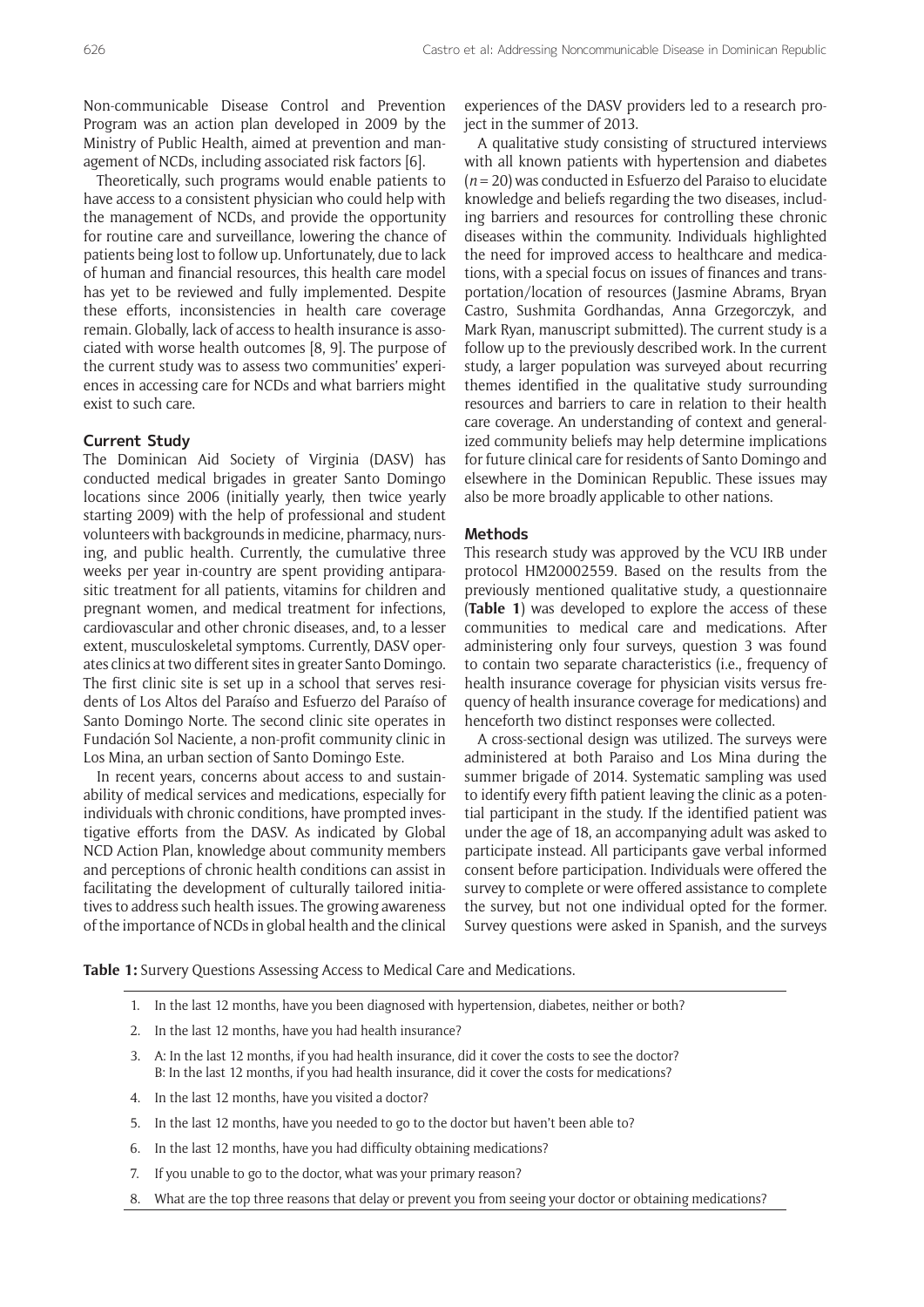were completed on paper after patients had received all available medical care. Participants were not compensated for their participation.

Data entry was completed by three trained researchers and reviewed once more by a fourth party for accuracy and quality control. Descriptive statistics were calculated for each of the characteristics assessed. Associations between the two locations, health insurance status, and receiving medical attention in the last 12 months were calculated by computing odds ratios. Kendall Tau-b correlation analyses were conducted for ordinal variables: frequency of health insurance coverage for physician visits and medicines, frequency of needing to see a physician but not being able to, frequency in obtaining medications. All quantitative analyses were conducted using SPSS 22 and qualitative analyses were conducted by coding answers to free response questions and coalescing codes into themes.

### **Results**

Of the 173 individuals who were approached, 165 agreed to participate and were included in the current study. The final sample included 130 participants from Paraiso (P) and 35 from Los Mina (LM), a participation rate of 98% and 82% for these locations in that order. General descriptive statistics can be found in **Table 2**. Proportions differ for both locations, but more than one third of the individuals had hypertension, diabetes, or both, more than half had health insurance in the last 12 months, and more than three-fourths visited a physician in the last 12 months. Figure 1 shows the frequency of health insurance coverage for physician visits and medications and also the difficulty in seeing a physician or in obtaining medications.

For those with health insurance, 64% (P) and 74% (LM) indicated that their health insurance covered physician visits, and 83% (P) and 70% (LM) never or sometimes had difficulty seeing a physician. In this same group, 65% of individuals from Paraiso reported that their health insurance never covered the cost of medications while only a quarter of individuals from Los Mina indicated this; 79% (P) and 74% (LM) never or sometimes had difficulty obtaining medication. Individuals with health insurance were 2.78 times as likely to go to the doctor (OR CI: 1.29, 6.01). Individuals in Los Mina were 2.3 times as likely to visit a doctor as those in Paraiso (OR CI: 1.76, 7.1). Individuals who live in Los Mina were 39% less likely than those in Paraiso to have health insurance (OR CI: 0.28, 1.3). There was also a significant negative correlation between

# **Table 2:** Descriptive Statistics.

| <b>Health Condition</b> | Paraiso<br>$n$ (%) | Los Mina<br>$n$ (%) |
|-------------------------|--------------------|---------------------|
| Hypertension            | 38 (29.7)          | 10(28.6)            |
| <b>Diabetes</b>         | 6(4.7)             | 0(0)                |
| <b>Both</b>             | 8(6.3)             | 2(5.7)              |
| None                    | 76 (59.4)          | 23(65.7)            |
| <b>Health Insurance</b> | 86 (63.2)          | 19 (54.3)           |
| <b>Doctor Visit</b>     | 100 (76.9)         | 31(88.6)            |

difficulty obtaining medications and whether or not health insurance includes the cost of medications  $(r = -0.269, p = 0.004)$ .

# **Discussion**

This cross-sectional study extends previous findings of the initial qualitative project, indicating that common barriers prevent Santo Domingo community members from accessing health care and resources. In this study, a larger population was sampled from Paraiso, as well as from the community of Los Mina. Results revealed that individuals with health insurance were more likely to visit physicians. Interestingly, those who live in Los Mina with less insurance coverage were more likely to use medical services, and individuals from Paraiso with more insurance coverage were less likely to use medical services. This could be explained by the locations of the clinical settings where surveys were collected. In Los Mina, surveys were collected in a low-cost clinic whose focus is on providing care for patients with difficult access to healthcare, and this could have led to an over-representation of uninsured patients who came to this clinic for their care. Meanwhile, the community of Paraiso is approximately 30–45 minutes away (by foot) from local government health facilities, which may limit ease of access to the clinical location. However, patients in Paraiso with health insurance may be better able to access care at those locations once they arrive.

Still, it would be of importance to investigate differences in insurance types between the two communities. The type of insurance could dictate services and amount of the various types of health care services that are covered (e.g., physician visit, hospital stay, medications, procedures, and therapy sessions). It is possible that in Los Mina, fewer people are insured, but those with insurance have greater coverage, allowing for greater utilization of medical services. The survey data suggests that access to a physician and/or healthcare center does not appear to be a limiting factor in addressing the long-term health risks associated with NCDs. Between two-thirds and threefourths of patients reported that insurance did help pay for physicians' visits and that there were few barriers to medical visits.

Instead, affordable and reliable access to medications may be the limiting factor. Results of this study also revealed a significant correlation between difficulty in obtaining medications and whether or not health insurance covers the cost of medications, such that as the level of medication coverage decreased, community members found it more difficult to access medications. Further, in Paraiso, 83% of patients reported that insurance never or rarely paid for medications, while in Los Mina, 52% of patients reported the same. This difference might be explained by which insurance is most likely found in each community, but in either case, no more than half of patients found that their medications were reliably paid for by insurance. This relates to the finding that 20–25% of residents in each community noted that they usually or always struggled to obtain medications. These data indicate that steady access to needed medications is a potential gap in the Dominican Republic's plans to address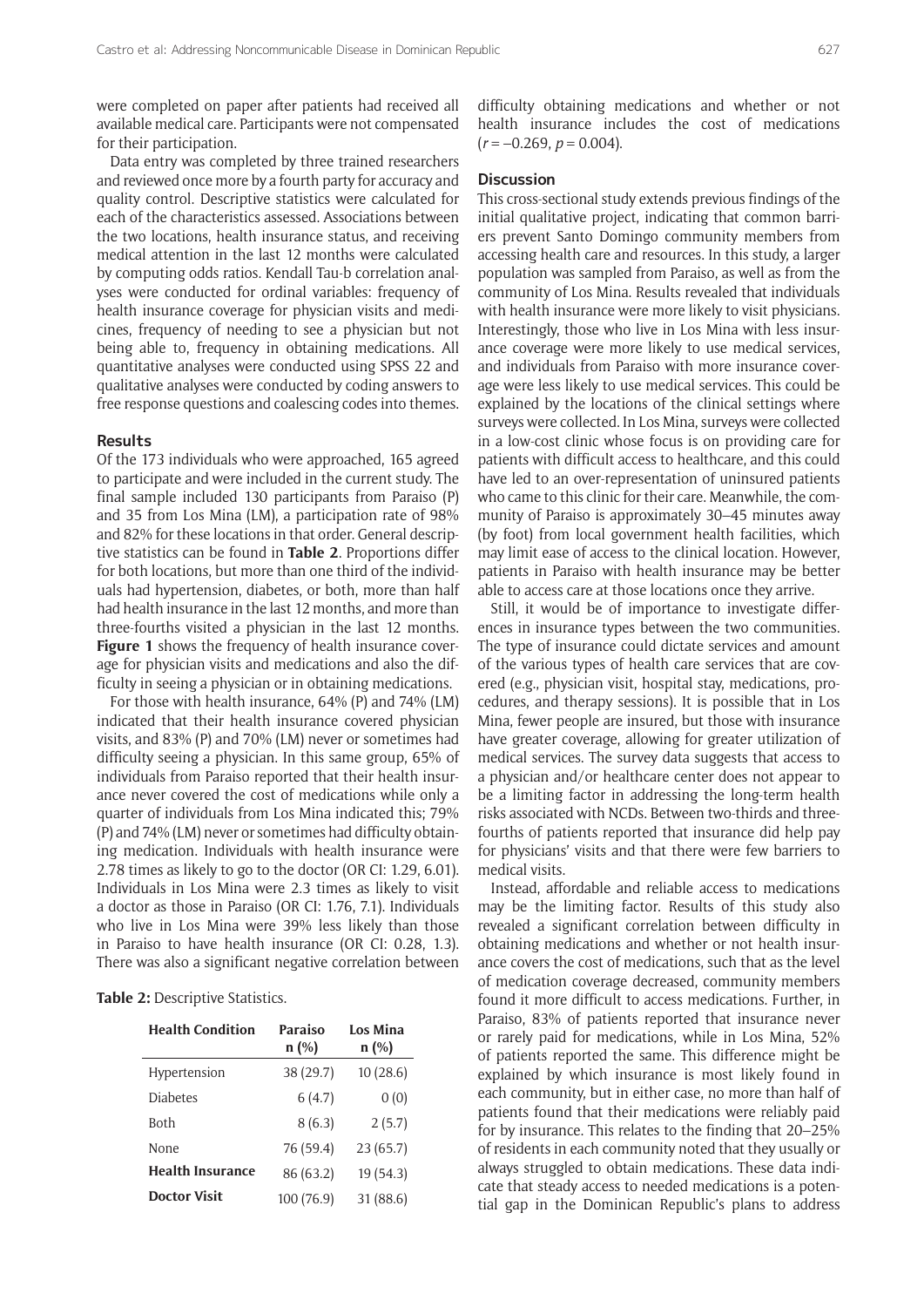

**Figure 1:** Health insurance coverage for physician visits and medication, and difficulty in seeing a physician and obtaining medication.

NCDs and that focusing on this issue may have a rapid and meaningful impact in reducing the harms of NCDs.

This study is important for clinicians and organizations providing care in low-resource communities, especially in developing nations. As NCDs increasingly become a focus of medical care in low- and middle-income nations, understanding the barriers to care is a key factor in understanding how to provide direct care in the clinic as well as how to work at the organizational level to partner with communities in order to overcome these barriers. The study is also important when considering the role of public health systems in addressing NCDs. In the Dominican Republic, primary care is organized around communities and geographic areas, and public health centers (primary health centers, or centros de primer nivel) are responsible for tracking and treating NCDs in their populations. This study provides an assessment of challenges these centers may face and may help support steps to increase access to both medical care and to needed medications.

Finally, the survey in this study was easily deployed in a high-volume medical outreach clinic, and would be easily reproduced or adapted in other settings. Any organization providing health care services must attempt to understand the context in which this care is being provided. Short-term medical trips are not freed from this responsibility, but the nature of these trips may create challenges in developing rapid and useful assessments of the NCD and health insurance environment of the community being served. We believe our survey may be a useful starting point for others.

#### **Limitations**

Despite its strengths and new knowledge elicited, our study contains several limitations. One is the use of a survey that was not validated. Further, question 3 was split into two different components addressing health care access and medication but question 8 combined both into one question. In addition, given the nature of the administration of the survey (read by the administrator), a social desirability bias may have been present, which may have influenced the answers provided by participants. Lastly, there was an unequal representation of the two communities in our sample.

#### **Future Research**

Given that a community with less health insurance was more likely to use medical services, while those with more health insurance were less likely to use medical services, it would be worth investigating the underlying reasons for this counterintuitive finding. Perhaps efforts should be targeted at evaluating reasons for decreased utilization of medical services in the setting of health insurance, which may include lack of access (i.e., lack of transportation or proximity of facilities), differences in medication coverage through health insurance, and the quality of health care. After identification of these barriers, one can then work towards improving the management of NCDs and increasing access to health care in these two communities in Santo Domingo.

# **Conclusion**

This study contributes to a greater understanding of health care coverage and access in low-income marginalized communities in the Dominican Republic. This information sheds light on common barriers to care experienced by low-resource communities. Knowledge of these perceptions can facilitate the development of culturally tailored initiatives to address such issues. An important finding of the current study was that access to physicians and medical centers did not appear to be a major limitation in treating NCDs. Rather, as suggested by our results, reliable access to affordable medications is a key barrier to NCD treatment.

# **Ethics and Consent**

This research study was approved by the VCU Institutional Review Board under protocol HM20002559.